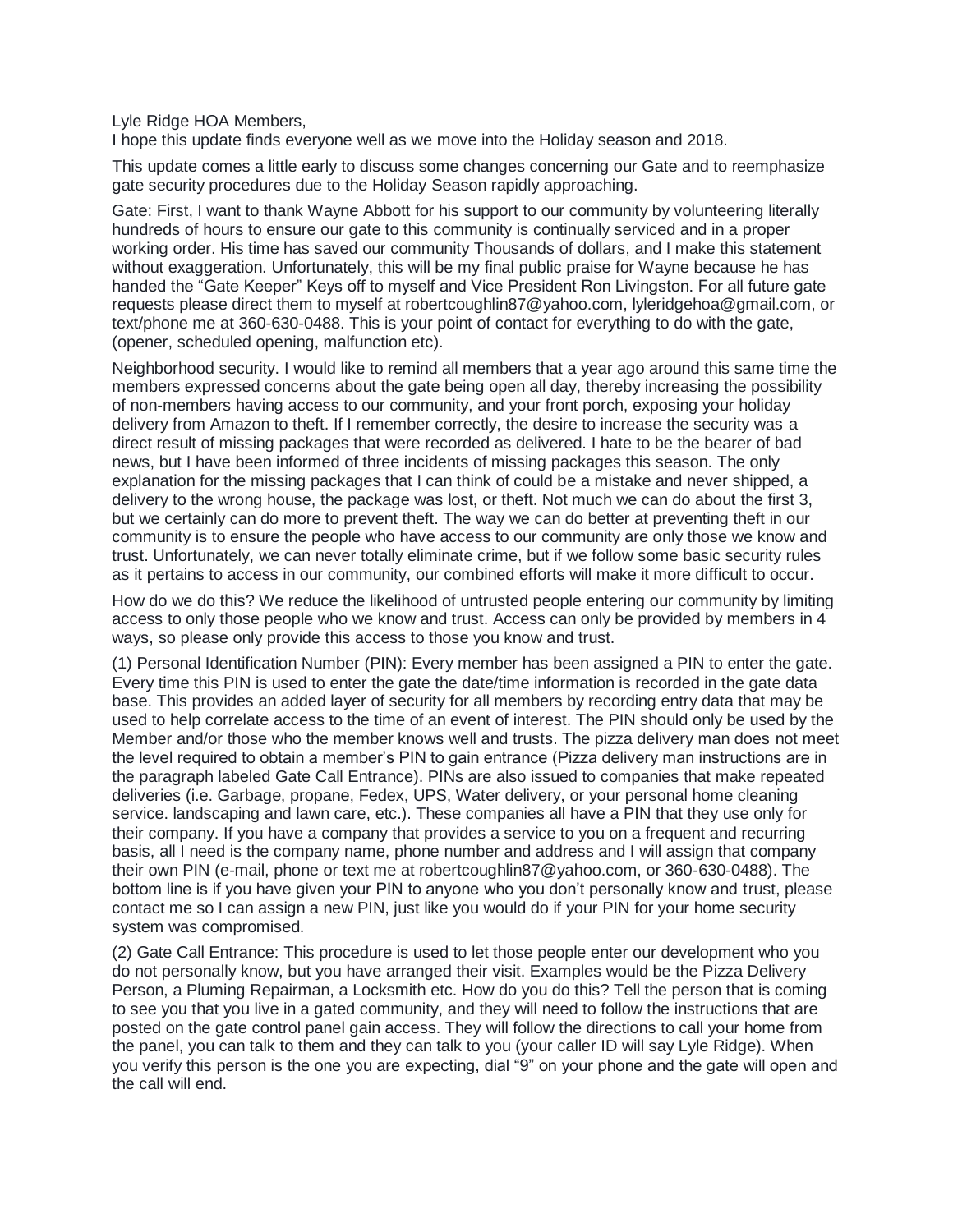(3) Garage Door Opener Gate Controller: This is an added feature provided to our members for convenience, and a Gate Opener can be purchased by e-mail, text or phone message to (robertcoughlin87@yahoo.com, or 360-630-0488).

(4) Scheduled Gate Opening: The gate can be scheduled to be open for a specific date and time. This is normally done for Halloween to allow trick-or-treaters access, and can also be scheduled for an event like a birthday party where many people will be arriving and ringing everyone in would be an inconvenience. To schedule a gate opening, please e-mail, phone or text me (robertcoughlin87@yahoo.com, 360-630-0488).

The gate operating instructions are contained in a document on our website at [www.lyleridgehoa.com](https://l.facebook.com/l.php?u=http%3A%2F%2Fwww.lyleridgehoa.com%2F&h=ATNeEcZSTJWNUG72mZfH_jQfBh9q6kfivk7qQ-CJl4A2qoERr4jyly_H0ag-TAAcbastgWkEd1nYb9piNC-AT7GDEndDIMQKpOJOEc6IP509yqIcePGQDDercbD_98qrpRtwqPuu9zRu-29txcBet2RCSeTHSnbl54gb_aJtyte4XWnRoD-Nw1pB5WbpweS-yeA95q2mZfIMnKUNmmdHBzycsSgZCaDyMvzDybuBBwV7P_0okiW2G_YjevWntTT-jjkPYANQRh2Es-R8lSe55Hb_vLyfmV2e) under the Forms Tab or

here: https://docs.wixstatic.com/.../675030\_5849e7230af449d1b8f74d7.... This document also includes information about how to open the gate if there is a power outage or malfunction. I recommend you read it, and maybe print it out and put it in your glove box, or even copy this link to your smart phone.

Update to Action Items Brought up at the 2017 annual meeting

Gate: Members express concern with Solicitation through the gate paging system and recommended placing a sign at the gate to attempt to prevent this. The sign is on the gate and haven't heard any more complaints.

Additionally, I am aware of the light being out at the gate, I have replaced the broken light and the new one is now not working. I will continue to make this work, but we may have to investigate a more permanent solution.

Entrance Parking: A member has observed people parking on the side of the road in our entrance waiting for children to arrive home from school. It was believed that this parking was resulting in road damage and incurring additional costs to the HOA. They recommended large rocks be placed on the side of the entrance in the gravel areas to prevent parking. Rocks have been placed and have witnessed cars now parking along the road…recommendation worked! Thanks Jack Durbin!!

Members Pets: Members have complained again of other members pets negatively impacting their right to enjoy the Lyle Ridge Community. There are members who own cats that are outside pets. I want those members to realize that if you have a pet that is allowed to roam freely outside and negatively impacts other members, those members are in their rights to contact animal control to eliminate the negative effect. I have asked that all members please try to find the owners of those pets and discuss to find a solution before calling animal control. If you have an animal that roams, please understand the seriousness of this. Additionally, there was a report of dogs being kept outside and barking. A letter was drafted by the Board and delivered, and it appears that the dog barking has ceased.

## Snow Removal:

Pioneer notified us after the annual meeting that they would no longer be servicing residential areas for snow removal. As a result, I went back out looking for other potential services and based on the company's ability to effectively execute and cost the Board contracted 3 Men and a Mower. I want to disclose that 3 Men and a Mower also have my lawn contract and have been doing so for a year prior to this decision. I am happy to provide anyone who would like to see all my statements for my personal lawn care to ensure 100% transparency in this matter.

HOA Dues (\$400.00) are due December 31st 2017. Please make your checks payable to Lyle Ridge HOA and can be mailed to: PO Box 2506, Oak Harbor, WA. 98277.

In addition to handling the administrative duties the Board positions require, we would like to remain engaged with all of you to ensure we are working on the things that are most important to all of us. Our efforts to accomplish this will be through a quarterly board update that we will post on our website. This update will include action items from the previous meeting/s and any other items that the board has taken on itself to accomplish. If there are ever any specific questions to any of these